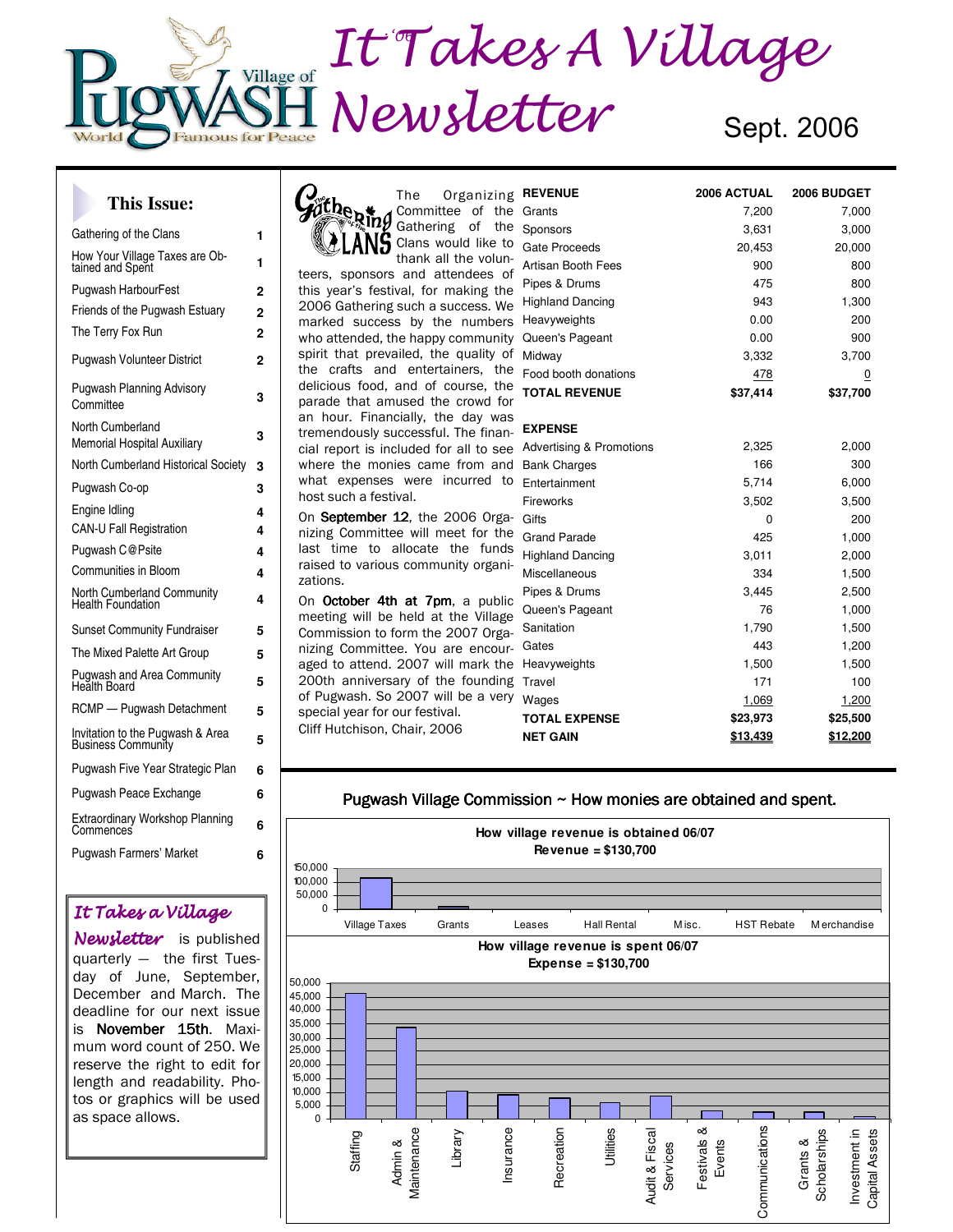

 The final wrap up session of the Pugwash HarbourFest 2006 committee took place on August 23, 2006 at the Village Hall. The festival met its stated objectives, and the vast majority of participants truly enjoyed the experience of having "Fun in the Sea, Sun and Sand." It remains to be seen if Pugwash HarbourFest 2006 was truly the "first annual" Harbour-Fest. Committee reports, financial contributions, business and government participation, volunteer commitment and organizational restructuring are among the matters that have yet to be fully addressed.

 The positive feedback from so much of the general public and those who answered the formal survey certainly implies strong commercial desire for an improved and enlarged performance.

 You are invited to address your opinion on the matter at your earliest convenience to:

#### **Chair of Pugwash HarbourFest c/o Pugwash Village Commission PO Box 220, Pugwash NS BOK 1LO**

 A final decision on the matter must be determined by mid September, 2006. All of the many sponsors, volunteers, participants and spectators at HarbourFest played an important role in the festival's success. It was one more step toward enhancing our beautiful, friendly and deservingly proud community.

 If we continue to look to the future and extend ourselves with a positive, "can do" attitude, life can only become better here. It really is up to each and every one of us to determine what our community will be.

Bill Kempt, Chair HarbourFest 2006

# Friends Of the Pugwash Estuary

 Two students were employed again this summer to continue to expand our knowledge of the Pugwash Estuary and to promote that information throughout the wider community. To this end, the students (Ame Foreman and Emma Woodlock) participated in a variety of activities, investigated relevant topics and disseminated information at public events.

 With help and cooperation from an assortment of other organizations, Ame and Emma participated in: Community Aquatic Monitoring Program (CAMP) - identifying species in the estuary; Electric Fishing - identifying species in the streams flowing into Pugwash River; Bycatch Study - identifying non-targeted species caught during commercial fishing; Indicators Project - a study of factors that denote health of rural communities; HarbourFest - guided tours of the Pugwash Estuary; Canada Day - created and handed out information pamphlets.

 Other activities were as diverse as investigating ways to conserve energy, researching what others have done to use and preserve their rivers and estuaries, picking up garbage, and, their favourite - boating or walking the estuary, enjoying nature and making note of the diversity of wildlife in this most important of ecosystems.

The Friends of the Pugwash Estuary will be holding their annual general meeting on Tuesday, October 3 at 7p.m. at the Village Hall. This will be an information session, with a power point presentation and discussion, about the Estuary. Everyone is invited and encouraged to attend.

#### For more information contact Alice Power at 243-3580.



 It is the Annual Pugwash & Area Community Terry Fox Run day. As usual, registration will begin at Pugwash District High School at **1:15 pm** and the Run will start at **1:30**. The 10km Run will go around the village square, then to the Gulf Shore Provincial Park and end back at the high school by **4:00 pm**.

You can run, walk, or bike for the long trip of 10kms or for the short one of 1km around the village square or anything in between.

 We invite you to join us for the extra activities of the day. There will be musical entertainment, a barbeque/corn boil, as well as fun family games at Eaton Park from **2:00 to 4:00 pm**. A donation can be made or there are pledge sheets available at Scotiabank for participants who enjoy the challenge of seeing how many pledges they can collect. Pledges can also be collected on-line. In the event of rain, the fun will be moved to the high school.

 'A single dream. A world of hope.' This is the logo of The Terry Fox Foundation. On July 10, 1980, Terry Fox said "Even if I don't finish, we need others to continue. It's got to keep going without me."

Let's do our part to help Terry's dream of finding a cure for cancer come true, by participating in some way on **Sept.17th**. Look around us. It's not hard to find a reason to join in. Let's prove that Pugwash and surrounding areas care! For more information, please contact Run Coordinator, **Faye Demings at 243-4001.**

#### PUGWASH VOLUNTEER FIRE DEPARTMENT

This summer, the Department has been extremely busy with community functions. The annual Gathering of the Clans proved to be a very busy day. Our trucks were washed and shined for the street parade. We were joined by neighbouring departments from Springhill, Tatamagouche and Westchester. We supported the well-organized Pugwash Peace Exchange reception and dinner by delivering refreshments for both the reception and dinner. The entire experience was an event that we will always remember. Next came HarbourFest – an absolutely wonderful weekend for our community. PVFD had a very successful pancake and sausage breakfast, and the adult dance was one of the best times we have had, thanks to all your support. We also participated in the Raft Race. Although some people think we came in last (we did!,) we figure our job is to save and help people should they get into trouble. So we believe we did what we are trained to do and followed all the rafts across the harbour to ensure their safe crossing!

 Our 12th Annual Mackerel Fishing Tournament was a huge success. Thanks to all the merchants for prize donations, and to the community for participating. The weather cooperated for both days and everyone seemed to have a great weekend. We are coming into the fall season and will be doing activities for **Fire Prevention Week (October 8–14)**. Look for notices about this soon. We will be having a Halloween Dance on **October 28**, so start planning your costumes and join us for the evening. As always, we appreciate all the support from the community and surrounding areas. For more information contact the **Pugwash Volunteer Fire Department at 243-2600.**

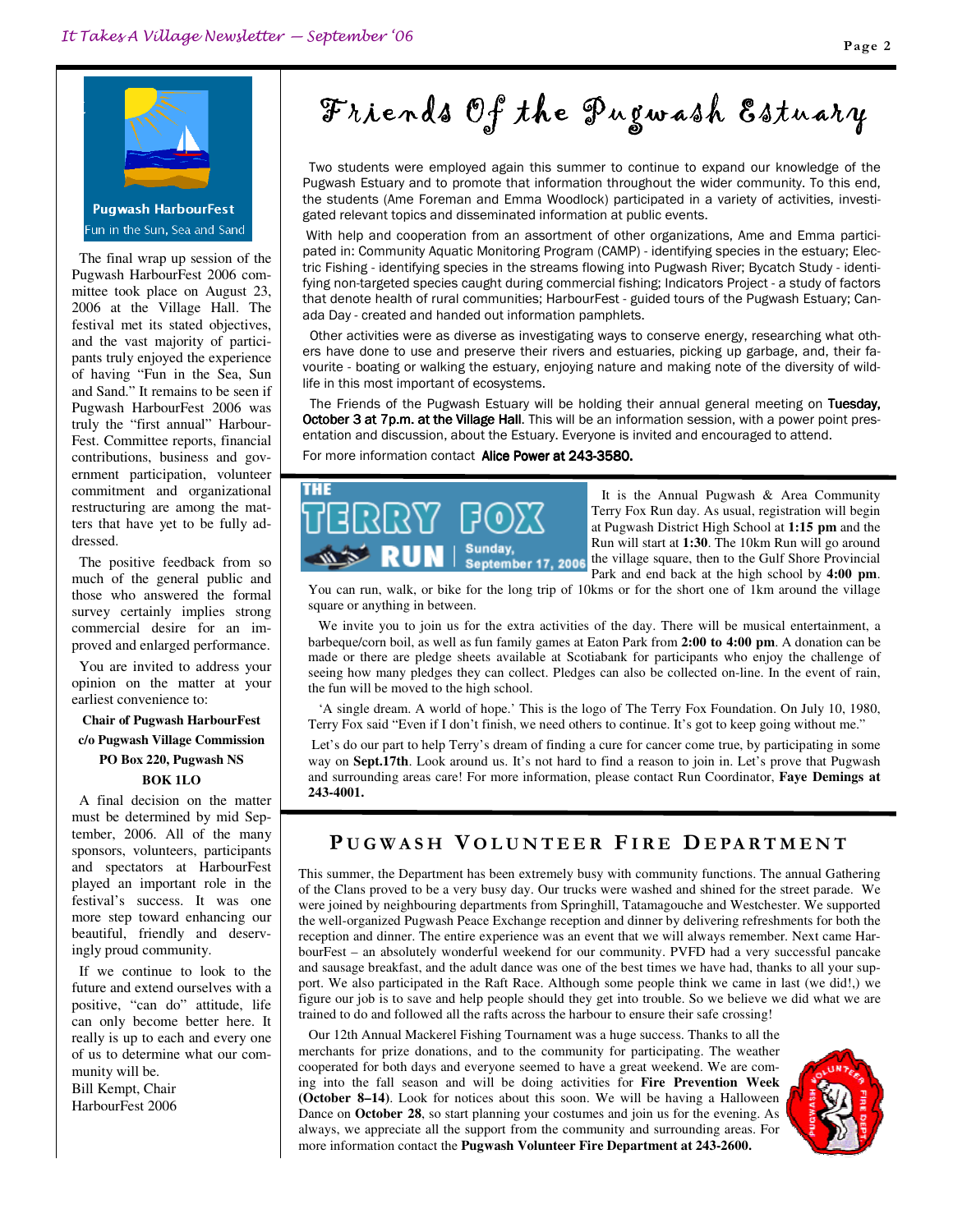

## Pugwash Planning Advisory Committee

 The Municipality of the County of Cumberland and the Pugwash Planning Advisory Committee would like to invite any interested persons to attend an Open House regarding potential changes to the County's Municipal Planning Strategy and Land Use Bylaw as they will affect the Village of Pugwash.

 Specifically, the County intends to update these planning documents to ensure that they address the opinions and priorities of local residents on:

~ Current land use issues

~ Future development options

 The purpose of the Open House is to provide an opportunity for residents to share with the Pugwash Planning Advisory Committee and County Staff their ideas about the future planning of their village.

 The Open House will be held at the Thinkers' Lodge Dining Hall in Pugwash from **7:00 pm to 9:00 pm, Tuesday, September 12, 2006**.

 For further information, please contact:

**Jim Coughlin, Planner** 

**The Municipality of the County of Cumberland** 

**(902) 667-2313** 

**jcoughlin@cumberlandcounty.ns.ca**

. . . . . . . . The Pugwash Commission Ė  $\blacksquare$ Fall/Winter office hours will commence October 1st.  $\blacksquare$ Office hours will be: ×  $\blacksquare$ Monday to Friday п  $\blacksquare$ 9:00am to 1:00 pm Administrator: Lee Fleming Phone: 243-2946 Your elected, volunteer Pugwash Village Commissioners: Ray Jamison (Chair) Paolo Brenciaglia **Bill Church** Kevin Polley Mary Lou Trenholm

#### NORTH CUMBERLAND MEMORIAL HOSPITAL AUXILIARY

wishes to express their appreciation for the support received during a three month fundraiser campaign for the purchase of a new EKG machine (value \$20,000). Our goal was \$5000 by August 31st. With the help of volunteers, businesses, groups and individual donors this figure was obtained by July 31st. Activities included 50/50s, book sales, a yard sale, bake sales, BBQ sales, raffles, the 500 Club, and a "Buck a Beat." Winners were: BBQ + Co-op gift certificate - Ivan Logan; garden basket -



Bruce Cail; the 500 Club - Evie Mayne; monthly 50/50 (June) Sherry Allen, (July) Matthew Roach, (Aug) Dylan Darragh.

 A sincere thank you is extended to the Pugwash Co-op for their donation of the BBQ and gift certificate, the use of facilities to sell the BBQ and pop, and allowing us to sell raffle tickets at the store.

 The idea for this project started with our involvement with the Bank of Nova Scotia Community Fund Raising Program. The Auxiliary wishes to thank the Bank of Nova Scotia and its staff for this opportunity. They matched our fundraising efforts up to \$5000. Our thrift shop continues to be busy. A grateful thank you to those dedicated workers without whom the shop could not prosper – also to the donors and shoppers. Volunteers – teamwork – without them where would we be!!! Just a reminder – donations and memorial donations may be made at Mundle's Funeral Home or by mail to the **North Cumberland Memorial Hospital Auxiliary. PO Box 171, Pugwash, NS. B0K 1L0**.

# North Cumberland Historical Society



is located on the second floor of the Historic Pugwash Train Station on Durham Street.

The objective of the North Cumberland Historical Society is to collect, archive, publish and make available to the public, historical and genealogical information of the North Cumberland area, as well to provide a research facility for genealogists, historians and other researchers.

The Society was incorporated in 1964, and since that time the North Cumberland Historical Society has been going strong. During the 1990s, the North Cumberland Historical Society moved to its permanent home in the train station. The Society's district is equivalent to that served by the Pugwash District High School. Every Friday, from 2 pm to 4 pm researchers gather at the North Cumberland Historical Society to answer queries that come in. The Society has received queries from all around the world, from such places as Australia, the United States and Western Canada. Many fine books about local history have been produced by the North Cumberland Historical Society, and are available through the society's office. For more information contact 243-3348.



Pugwash Co-op has been busy this summer meeting the grocery needs of our area's many tourists, visitors, and summer residents as well as the year-round Great food begins here. residents. The Co-op's barbecue has often been busy, too, as community groups À la source des aliments. raise money by cooking up a quick meal or snack for shoppers.

 The weekly Snowball Draw continues be a popular fund-raiser for local organizations. Members can enter this 50-50 draw each week for \$2. A new organization is selected each month to receive the proceeds—in September, it will be PDHS; in October, Pugwash Minor Baseball. Full details are available in the store.

 The Co-op supports programs at both our schools with the Student of the Month award at PDHS and the Good Deed award at Cyrus Eaton Elementary, and also supports the Terry Fox run, the IWK, and the Food Bank.

 This year the Co-op increased the amount of its annual scholarship donation to PDHS to \$1000. Congratulations and best wishes to graduates Travis Smith and Nathan MacLeod, who each received a \$500 award.

 Pugwash Co-op encourages shoppers to help reduce the use of plastic shopping bags by using a cloth bag (available at the store), re-using bags, or using cardboard boxes, and provides a 2-cent rebate for those who do so. This helps our Co-op cut costs and reduces the amount of plastic in our landfills. As a further incentive, customers who use a cloth bag can enter a monthly draw for \$50.

 Manager Steve Arkens pointed out that all meat sold at the Co-op is produced in Atlantic Canada. If there are products you would like to see at the Co-op, or if you have suggestions for the store, please let him know.

Remember, shopping locally can save you time and money, and helps to keep our community strong.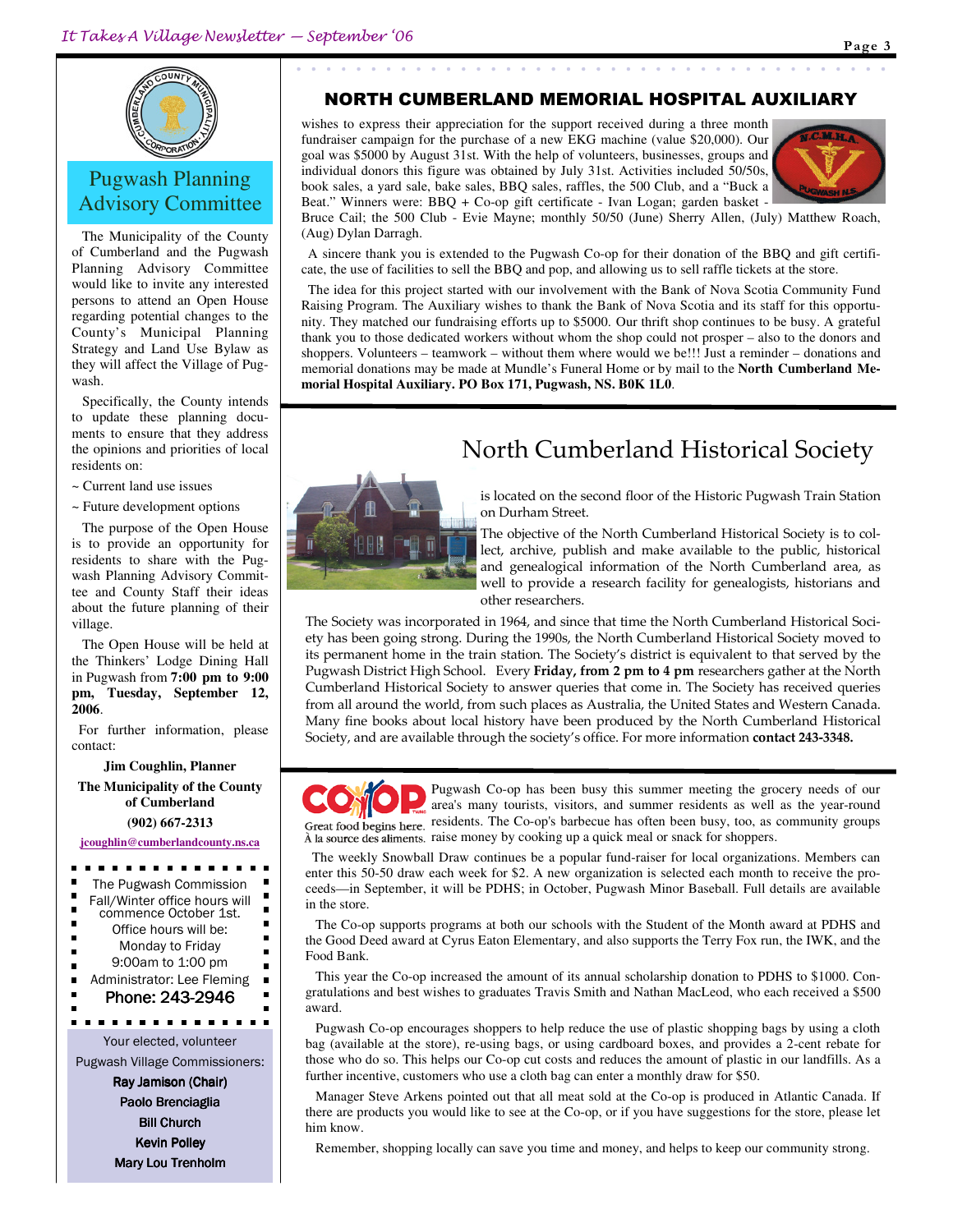## Engine Idling Pollutes and Wastes Money

All the time the engine of your car or truck is running, it produces pollutants and greenhouse gases which contribute to smog, acid rain and climate change. So when you stop and keep your engine is running, then you are needlessly harming the environment.

If you are stopped for more than 10 seconds, except in traffic, turn off your engine. Idling for more than 10 seconds uses more fuel than it would to restart the vehicle. After all idling gets you nowhere.

In Canada, idling cars:

~ Put toxic chemicals into the atmosphere which damage human and animal health

~ Waste \$2 million of gas a day

 $\sim$  Produce 8 million kg of greenhouse gases a day

~ Waste 3 percent of Canada's consumption of fuel

~ Wear car engines

Health Canada estimates that 5000 Canadians die prematurely each year because of air pollution. Climate change increases the effects of this pollution.

When you idle your car while talking to a friend, both of you breathe in toxic chemicals. You cannot see these chemicals but they are there.

In the winter use a block heater instead of a remote car starter. Even without a heater, reduce warm-up idling by starting to drive after no more than 30 seconds. The engine heats up faster while driving.

> Remember: IDLING = POLLUTION

Submitted by Vivian Godfree



#### **Registration**

Cumberland Adult Network for Upgrading is accepting applications for its fall, 2006 Literacy Upgrading classes in Pugwash. These classes are for adults interested in improving their skill level to achieve a grade 12 diploma or GED certificate. Registration is free to adults 19 and over.

 For more information or to register, contact the office at 661-0153 or drop by 141 Victoria St. Amherst. Summer office hours: Tues, Wed & Thurs 9 am to 2 pm.



Alicia Patriquin, Cumberland County Student Mentor, helps student C@Psite member Jacob Stonehouse.

 The Pugwash C@Psite had another successful summer! From June 1st to September 1st almost 800 local residents and tourists used our services. On July 21st an Open House was held at the C@Psite where everyone was treated to special demonstrations, delicious food and an entry in a draw for an I-Pod. Special thanks to the Pugwash Co-op for donating the goodies for this event. The Cumberland County interns have been busy all summer creating a new website that promotes local businesses and attractions — **http://cap.wikispaces.com** (some final touches still need to be made). We hope that many tourists will benefit from our website.

From September 5th to June 1st, the C@Psite will once again be run by dedicated volunteers. It will be open Monday-Friday, 9:00am to 4:00pm and closed from 12:00pm to 1:00pm for lunch. We have high speed internet on eight computers and wireless for those who wish to connect to their laptops from outside the building. Be sure to visit the Pugwash C@Psite to check out all of the services we have to offer. For more information, call **Pugwash C@Psite at 243-2088**.



# Communities in Bloom

Provincial judges praised Pugwash Communities in Bloom for the progress they made this, their first year. Although entered in a non-competitive category, Holly Clifford, a judge for the provincial addition and Carol Goodwin, a landscape professor in the En-

vironmental Science Department of the Nova Scotia Agricultural College and Truro CIB Chairperson felt Pugwash was ready to compete.

A walking tour gave Clifford and Goodwin a chance to see the village's improvement and the CIB committee's projects. At the CNR train station John Mills and Karma Reid explained the concept and development stages of the "Peace Garden." Dorian Dorn, North Cumberland Historical Society's summer student, gave a short history of Pugwash. Emma Woodlock, representing the village's youth, talked of importance of a litter-free environment.

The tour included the grounds of Cyrus Eaton's "Thinker's Lodge." Village Commissioner Paolo Brenciaglia, Eaton's great nephew, related how the Pugwash Conferences on Science and World Affairs began and the importance of this historical site.

When the committee completed the tour Clifford and Goodwin expressed how impressed they were with Pugwash CIB. They had positive comments on the baskets of Supertunia Bordeaux and on Pugwash Village and private gardens. Their comments included ideas for winter activities and suggestions for next year.

Pugwash CIB thanks all those who entered its local gardening contest. The winners were announced during the awards ceremony of Communities in Bloom Day of HarbourFest. Rhonda Ferdinand, winner of the Best Residential Garden award, received a \$100.00 gift certificate from Pugwash Home Hardware. Inside Out: The Little Home Décor Store, winner of the Best Business Garden or Display received a \$75.00 gift Certificate from the Eaton-Webb Guest House. They were also the winners of the People's Choice award and received a \$50.00 gift certificate from Sunrise Greenhouses. The Pugwash Baptist Church, winner of the Non-profit Organization award, received a hanging basket from Sunrise Greenhouses. Honourable Mentions went to Bob and Narda Madore, John Murray, Langille's Esso, Bill Atkinson and the Hidden Jewel Gift Shop. For more information, contact **Marilyn Horton, Chair at 243-3210**.

# North Cumberland Community Health Foundation

hosted their second annual golf tournament on June 16, a beautiful Friday afternoon at the Northumberland Links. It was a fun day of golf topped off with a steak dinner, prizes, raffles, and picture taking. A little over \$5000 was realized which will go towards our 25% share of the purchase of a new diagnostic imaging machine \$125,000. A cheque for \$997 from the Co-Operative "snowball" will also go towards this project. Members of the foundation wish to take the opportunity to thank all those who have supported us in this endeavour – The Links, the Co-Op, business and individuals who donated prizes, teams who entered the play and those I know I've forgotten at the moment. Winner of the raffle of deep freezer and \$100.00 Co-op certificate was Gillian McCormick.

Should you wish to donate or send memorials in the future these may be left with Mundle's Funeral Home or mailed to **PO Box 175 Pugwash, NS BOK 1LO**. For more information contact **Claire McKim 243-2074.**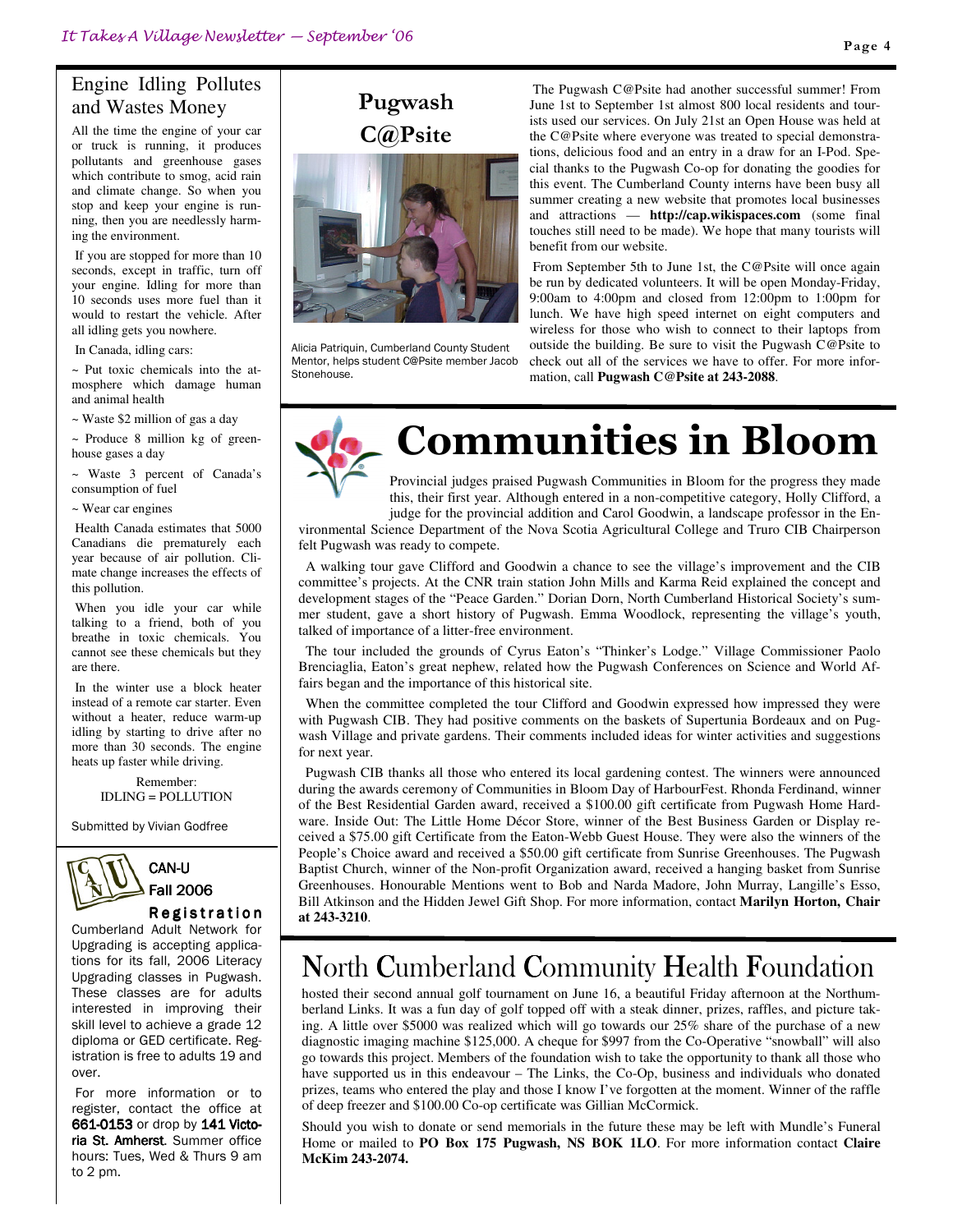

 Please join us on **October 14th, at 6:00pm** at the Wentworth Recreation Centre for the 1st Annual Sunset Community Fundraising dinner, dance event. A delicious dinner will be served at **7:00pm** following a social time from **6:00 to 6:50pm**. A short, live auction will then take place, door prizes will be drawn and the winners of the silent auction will be announced.

 From **9:00pm to 1:00am**, guests can kick up their heels and enjoy a dance with music provided my D.J. Dave.

 Tickets are \$30.00 per person and for those who wish to attend the dance only the cost will be \$15.00 per couple and \$10.00 per person.

 This event was created to raise funds for the opening of a recreation centre for the Clients of Sunset. The proceeds will be used to renovate and furnish an existing building on our grounds, that will provide a much needed facility. We are so grateful for the fact that we are living in a community that support each other so much and we hope that this will be a fun evening for those who will plan to attend this event. For more info contact **Cindy Emslie at 243- 2571 ext. 28 or Bonnie Langille at ext. 41.**

# The Mixed Palette

Art Group's 6th annual show and sale was once again very successful. Our records show approximately 1000 people attended over the two week period. The Art Group appreciates the faithful support of the local community. Visitors to the area enjoyed the variety of work displayed, and very favourable comments were received. Ticket prize winners were as follows: Lucas Bollong, Pugwash – Amaryllis painting by Heber Colbourne. John Simons, Springhill – Fisherman's Boat. Dianna Goill, Beaton, Ontario – Lighthouse painting by Trish Elliott. Our sincere thanks go to the Pugwash Village Commission for the use of the facilities, giving true support to this community.

# The Pugwash and Area Community Health Board

does not hold active meetings during July and August; nevertheless, during the summer months, members of the local community benefited from several of its initiatives.

Many will remember the packets of sunscreen and pamphlets that were passed out during and after the Gathering of the Clans parade on July 1. Health Board members hoped that the pamphlets contained in the packages would provide pertinent information on prevention of skin cancers caused by overexposure to the sun's UV rays. A few children also received T-shirts advertising the Sun Sense logo used this year by the Canadian Cancer Society as part of their public awareness program.

The Health Board is grateful for the help given by its members as well as members of the Sunset Community in collating and distributing these packets, and to the Canadian Cancer Society and Neutrogena for providing the materials. Overall, participating members of the Health Board were pleased with the response from the local community.

Two students from Pugwash District High School received a summer golf membership to the local golf course. The Health Board sponsored the two awards in the spirit of the Active Kids, Healthy Kids program. In addition, David Reid was awarded support money to take a group of young basketball enthusiasts to basketball camp this summer.

Two members of your local Health Board are currently attending meetings to iron out the details of a common Community Health Plan for the County. This initiative was mentioned in the June newsletter. The District Health Authority had hired a consultant, Jessica Amirault, who held town hall meetings in several locations in the County earlier this year. The feedback from these meetings will form the framework for the new health plan. Its purpose is to better serve the needs and interests of all communities and individuals in the County.

If you have time and interest in serving on your local health board, please contact **Todd Benson at 667-1464.** 

THE PUGWASH OFFICE OF THE ROYAL CAN ADIAN MOUNTED POLICE



#### **Counterfeit Currency: How to protect yourself**

As highlighted by a recent article in the Oxford Journal, people should be aware that counterfeit currency does surface in transactions within the Pugwash area. In order to counteract this crime there are some guidelines to follow. The first consideration is education. The Bank of Canada provides information that is quick, easy and reliable to use in detecting counterfeits. This information is best accessed on the Bank of Canada's website: **www.bankofcanada.ca/en/banknotes**. You can also call **888-513-8212** or email **education@bankofcanada.ca** for information on the security features in Canadian and American currencies. The second line of defence is applying the knowledge of the security features contained in currency. This may involve using a black light, magnifying glass and, or checking the texture of notes being handled. The methods used to detect counterfeit currency will depend on your particular need. To this end, the Bank of Canada also offers training sessions for retailers, financial institutions, business associations and educational institutions. The last component in counteracting counterfeit currency is accurate and immediate reporting of suspect currency to local law enforcement. This component aids in the investigation of counterfeiting crimes and allows the police to notify the public of new events and trends in counterfeiting.

To summarize, combat counterfeiting by: educating yourself on the security features in currency; implementing a procedure that fits with your particular situation to check currency you handle; and, reporting all cases of counterfeit as soon as possible to the local police.

The Pugwash RCMP, in conjunction with the Bank of Nova Scotia, is currently planning a counterfeit currency seminar. The Pugwash RCMP will advise the community when the dates are set.

This Information Update by **Constable Paul Boucheré, 243-2181.**

#### An Invitation to the Pugwash and Area Business Community

Commissioner Paolo Brenciaglia invites all businesses in our area to brainstorm the idea of founding a Pugwash and Area Chamber of Commerce. Meeting time is set for Wednesday, September 20th at 7:00pm at the Pugwash Village Hall. If there is a collective will to form such an association, the Village Commission will identify it as part of its Five Year Strategic Plan. An invitation letter to all area businesses will be sent shortly. We hope you will attend. For more information, call Paolo Brenciaglia at 243-2903 or email paolobren@ns.sympatico.ca.